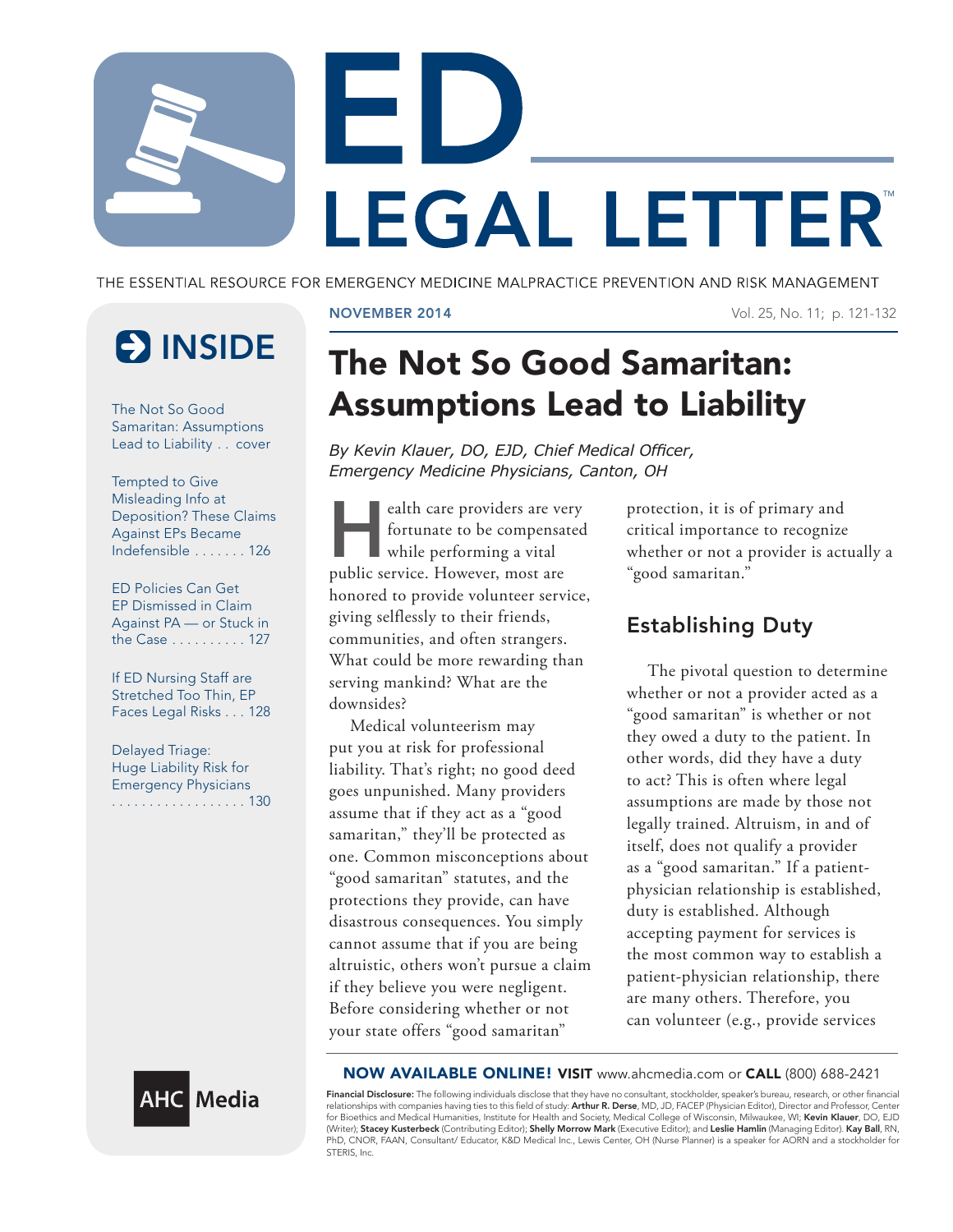

*ED Legal Letter™*, ISSN 1087-7347, is published monthly by AHC Media, LLC One Atlanta Plaza 950 East Paces Ferry Road NE, Suite 2850 Atlanta, GA 30326. Periodicals Postage Paid at Atlanta, GA 30304 and at additional mailing offices.

POSTMASTER: Send address changes to: ED Legal Letter P.O. Box 550669 Atlanta, GA 30355.

SUBSCRIBER INFORMATION: Customer Service: (800) 688-2421. customerservice@ahcmedia.com. www.ahcmedia.com

EDITORIAL E-MAIL ADDRESS: leslie.hamlin@ahcmedia.com.

#### SUBSCRIPTION PRICES:

Print: 1 year with free *AMA PRA Category 1 CreditsTM*: \$519. Add \$19.99 for shipping & handling. Online only: 1 year (Single user) with free *AMA PRA Category 1 CreditsTM*: \$469

MULTIPLE COPIES: Discounts are available for group subscriptions, multiple copies, site-licenses or electronic distribution. For pricing information, call Tria Kreutzer at 404-262-5482. Canada: \$529 per year plus GST. Elsewhere: \$529 per year.

Back issues: \$83. Missing issues will be fulfilled by customer service free of charge when contacted within one month of the missing issue's date. GST Registration Number: R128870672.

ACCREDITATION: AHC Media, LLC is accredited by the Accreditation Council for Continuing Medical Education to provide continuing medical education for physicians.

AHC Media, LLC designates this enduring material for a maximum of 18 *AMA PRA Category 1 Credits™*. Physicians should claim only credit commensurate with the extent of their participation in the activity. Approved by the American College of Emergency Physicians for a maximum of 18.00 hour(s) of ACEP Category I credit.

AHC Media, LLC is accredited as a provider of continuing nursing education by the American Nurses Credentialing Center's Commission on Accreditation.

This activity has been approved for 15 nursing contact hours using a 60-minute contact hour. Provider approved by the California Board of Registered Nursing, Provider #14749, for 15 Contact Hours. This activity is intended for emergency physicians and nurses. It is in effect for 36 months from the date of the publication.

Opinions expressed are not necessarily those of this publication, the executive editor, or the editorial board. Mention of products or services does not constitute endorsement. Clinical, legal, tax, and other comments are offered for general guidance only; professional counsel should be sought in specific situations.

EDITORIAL/CE DIRECTOR: Lee Landenberger **EXECUTIVE EDITOR:** Shelly Morrow Mark MANAGING EDITOR: Leslie Hamlin EDITOR-IN-CHIEF: Arthur R. Derse, MD, JD, FACEP CONTRIBUTING EDITOR: Stacey Kusterbeck.

Copyright© 2014 by AHC Media, LLC. All rights reserved. No part of this newsletter may be reproduced in any form or incorporated into any information-retrieval system without the written permission of the copyright owner.

without compensation) and still establish duty.

In *Velazquez v. Jiminez*,<sup>1</sup> Mrs. Velasquez was an obstetrical patient under the care of Dr. Jiminez. Dr. Jiminez was struggling with the delivery, as the baby had bilateral shoulder dystocia. A page for assistance was made and Dr. Ranzini responded to the request. Dr. Ranzini's efforts to delivery the baby were also unsuccessful. Thus, Dr. Ranzini proceeded to an emergency C-section. The baby was severely brain damaged, presumed due to hypoxemia, and died of pneumonia when he was 2 years old. A lawsuit was filed and the jury returned a verdict for the plaintiffs, apportioning 3% of the liability to Dr. Ranzini. Dr. Ranzini claimed she was a "good samaritan," since she had no prior relationship with the patient. Needless to say, her defense strategy failed.

The following definition is offered in explanation of the verdict.

"In sum, good samaritan immunity … encompasses only those situations in which a physician (or other volunteer) comes, by chance, upon a victim who requires immediate emergency medical care, at a location compromised by lack of adequate facilities, equipment, expertise, sanitation and staff. A hospital or medical center does not qualify under the terms of the Good Samaritan Act in its present form."2

It is interesting to note that prior to 1959, no physician had ever been sued for negligent acts while providing care at the scene of an emergency. Following this time, states began drafting "good samaritan" statutes.

Currently, all jurisdictions in the United States have some form of "good samaritan" legislation. However, the scope and content varies from state to state. With respect to coverage within hospitals, some explicitly exclude hospital care, some explicitly include it, and others are silent on this issue. The majority of states fall into this final category, while approximately 11 jurisdictions exclude immunity for hospital care and approximately seven explicitly include it.

*Ramirez v. McIntyre*, ruled on by the Texas Court of Appeals, stated that Dr. McIntyre, who answered a distress call that a delivery was imminent without a physician present. The baby had shoulder dystocia and was delivered with what was most likely a brachial plexus injury. Dr. McIntyre was sued, but claimed "good samaritan" status due to the fact that he never billed Ms. Ramirez. The court found that "good samaritan" status, and the physician-patient relationship, are not established by actually billing a patient for services rendered, but by the physician's ability to do so. In other words, if a billable service is provided, the Texas Court of Appeals ruled that whether or not the patient is actually billed, immunity couldn't be provided via their "good samaritan" statute.

The few judicial decisions interpreting the category of statutes that neither expressly excludes nor expressly includes in-hospital emergency medical care are in equipoise. On the one hand, cases from Arizona, Indiana and Oklahoma support the proposition that Good Samaritan statutes do not immunize emergency care provided in a hospital to a patient.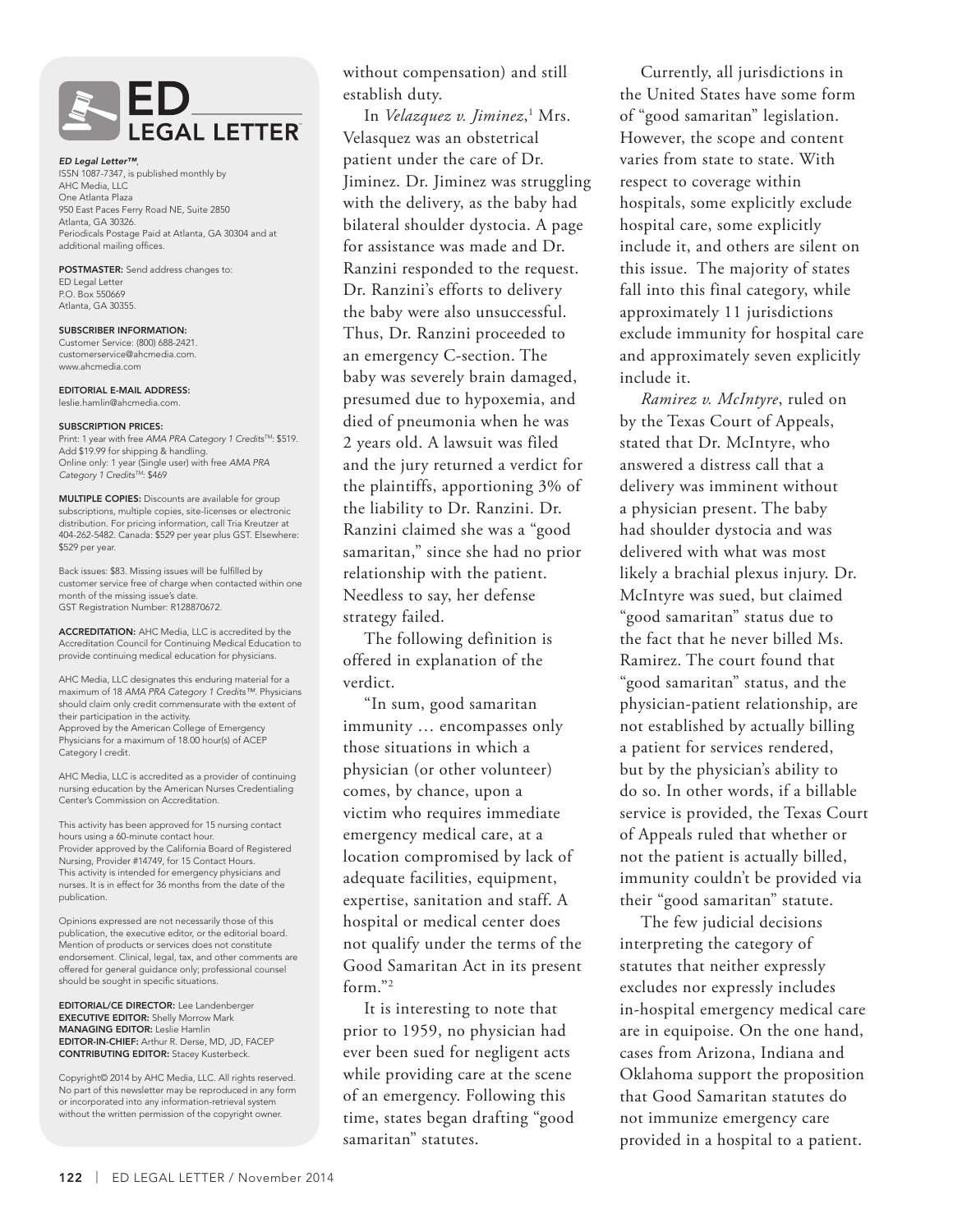In *Guerrero v. Copper Queen Hosp.*, *Steffey v. King*, and *Jackson v. Mercy Health Ctr., Inc*. (Georgia, Illinois, and Utah, respectively), the courts have interpreted their state's good samaritan statutes as protecting physicians who render emergency medical care in a hospital setting.3,4,5 In *Clayton v. Kelly*, *Johnson v. Matviuw*, and *Hirpa v. IHC Hosps., Inc.,* the difference in outcome between the cases is based, in great measure, on whether the statutes were broadly or narrowly interpreted.6,7,8

Despite the former Illinois decisions in favor of protecting physicians who provide emergency care in the hospital setting, a recent Supreme Court ruling has lessened those protections, especially for emergency physicians.

On March 30, 2014, the Illinois Supreme Court ruled against an emergency physician who claimed the "good samaritan" defense. The patient was admitted to the intensive care unit (ICU) with a diagnosis of epiglottitis. The patient experienced a cardiopulmonary arrest. The emergency physician was called to the ICU. Subsequently, he was accused of negligence due to airway management issues and the patient experiencing brain damage. Although his contract stated that he was not to care for nonemergency department patients and he and his group did not bill for the service rendered, his contract also stated that he could provide care to inpatients experiencing "dire emergencies." Thus, the Illinois Supreme Court ruled the physician's response to the in-house emergency was part of his expected

duties, and thus, a duty existed.<sup>9</sup>

So what can we take away from this case? Many emergency physicians have contemplated this exact scenario. If you don't bill for services rendered by responding to in-house emergencies, can you be immunized as a "good samaritan?" This case, at least in Illinois, is precedent setting and will make future "good samaritan" claims for services rendered by emergency physicians in the hospital, but outside of the emergency

The court found that "good samaritan" status, and the physician-patient relationship, are not established by actually billing a patient for services rendered, but the physician's ability to do so.

department, ineffectual. Although not binding, other states will likely consider this case when faced with similar facts and asked to contemplate similar questions.

I suspect that many physicians may have already assumed their sense of duty while in the hospital. However, where more confusion exists is what duty exists outside of the hospital. If you volunteer at a first aid station for a marathon, you are the team physician for a high school football team, are asked by a colleague, nurse, or neighbor to "take a look at my child," or answer a call for an in-flight emergency at

30,000 feet, is a duty established? The answer is unequivocally … maybe.

The first step is to reflect on the definition previously provided in the discussion about *Velaquez v. Jiminez*, "In sum, good samaritan immunity … encompasses only those situations in which a physician (or other volunteer) comes, by chance, upon a victim who requires immediate emergency medical care, at a location compromised by lack of adequate

facilities, equipment, expertise, sanitation and staff..."<sup>1</sup>

If you apply this definition to the above scenarios, you can see where well-intentioned volunteers establish a duty without realizing they have done so.

In general, there is no duty to rescue a stranger, and the courts favor the approach of preserving autonomous decision and personal liberty over imposing a duty to rescue. In *Buch v. Amory Manufacturing Co.*, 10 a distinction was drawn between a duty to do no wrong is a

legal duty, but a duty to prevent wrong is a moral obligation and unenforceable by law.

However, there is clear legal distinction drawn between a responsibility not to make things worse, as opposed to a responsibility to make things better. The former exists and the latter does not. In other words, if you choose to rescue or intervene as a "good samaritan," you are under no obligation to make things better, but you cannot worsen the situation. In *Zelenko v. Gimbel*, 11 the defendant intervened and placed the plaintiff, who was ill, in an infirmary. However,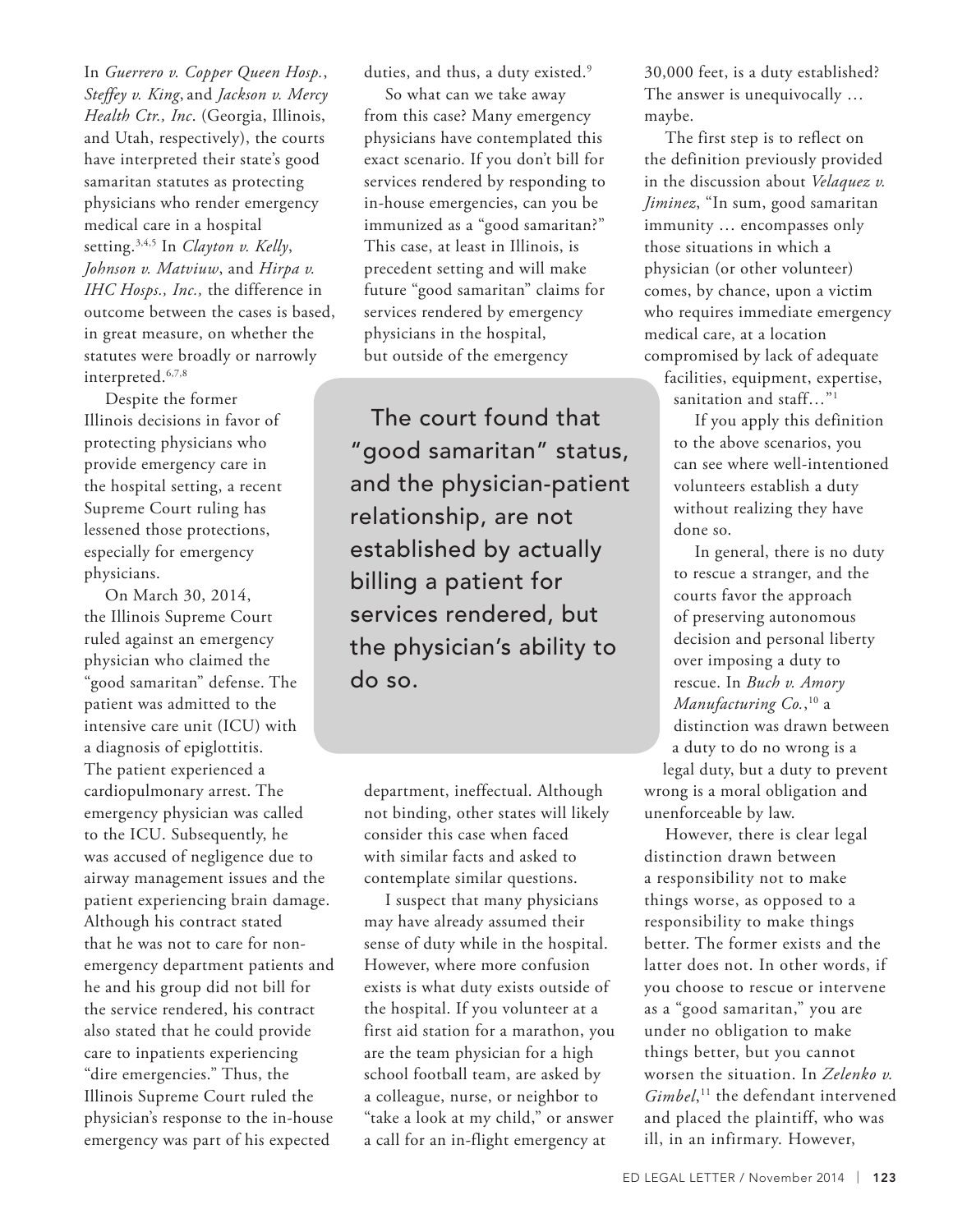no care was provided for hours. He subsequently died. The court ruled that in assuming the responsibility for the rescue, the defendant failed to do what a reasonable and prudent person would have done.

For example, if you choose to jump into a lake to save someone and then change your mind and swim back to shore before reaching them, there is no obligation or liability. However, if you attempted to help and made the situation worse, and your actions were not what a reasonable and prudent person would do, liability may be imposed. Trying to help and failing is not what the courts are referring to. In general, if you act in good faith as a reasonable and prudent person, immunity will be preserved. However, if you act recklessly or wantonly, then you are no longer afforded the protections of a "good samaritan." Most statutes reflect this in their language.

For example, Hawaii's "Good Samaritan" statute is noted below.

"Any person who in good faith renders emergency care, without remuneration or expectation of remuneration, at the scene of an accident or emergency to the victim of the accident or emergency shall not be liable for any civil damages resulting from the person's acts or omission, except for such damages as may result from the person's gross negligence or wanton acts or omissions."<sup>12</sup>

For historical purposes, the good samaritan doctrine is included below.

Good samaritan doctrine is a common law doctrine whereby: "a person who voluntarily assumes a duty owed by another and then breaches that duty becomes liable to one who is injured as a result of the

breach." The general maritime law requires that the voluntary conduct must be reckless and wanton.<sup>12</sup>

### In-flight Emergencies

What are your obligations and protections as a "good samaritan" while on an aircraft? Although beyond the scope of this article, different international jurisdictions may impose different standards. However, in general, and certainly for U.S. carriers departing from and traveling to U.S. destinations, the answers are fairly clear. First, not withstanding any moral obligations to render aid, you have no legal obligation and no duty, unless a prior patient-physician relationship had been established. As an emergency physician, this is a moot point. However, primary care physicians could find themselves in a situation in which they have a duty to aid one of their established patients. However, they would be under no obligation to check the manifest to know such patients may be traveling on the same flight.

With respect to immunity from negligence, great latitude will likely be given in these circumstances. However, there are limits. "Under English law, the standard of care required by a doctor is that set out in the 'Bolam Test,' which is whether in all the circumstances the person acted with the skill and competence ordinarily to be expected from a person undertaking his particular role and professing to have his particular skills — in other words, the skill expected of a reasonable professional."13

Ordinary negligence is not the standard in the context of "good samaritan" statues. Thus, errors,

in and of themselves, should not constitute negligence while assisting on a flight.

The question of duty often arises in the context of airline generosity. It is not uncommon for an airline to express their gratitude to a "good samaritan" passenger by offering a bottle of champagne or a free upgrade of some kind. So, does this constitute a form of payment and establish duty? Each case would be adjudicated on the individual facts and circumstances of that given case. However, in general, such courtesies do not establish duty. First, the airline, and not the patient, provides the generosity, and second, the "good samaritan" is not usually aware of the generosity extended to him or her until after the services have been rendered. Now, if the bottle of champagne was bartered for, or actual payment for services requested of the patient or the airline prior to or after treatment, this certainly may change the duty required and convert the standard of care to ordinary negligence.

### Community and Athletic Events

Where do providers stand with regard to community and athletic events? Although state statues vary, please recall the general premise and intent of "good samaritan" protections, which is the provision of emergency care. "The volunteer event physician who provides non-emergent treatment, such as laceration repair, sprain and strains, or simple fractures, is often not protected by the legislation. Additionally, sports physicals, medical evaluations, or release/ return-to-play examinations are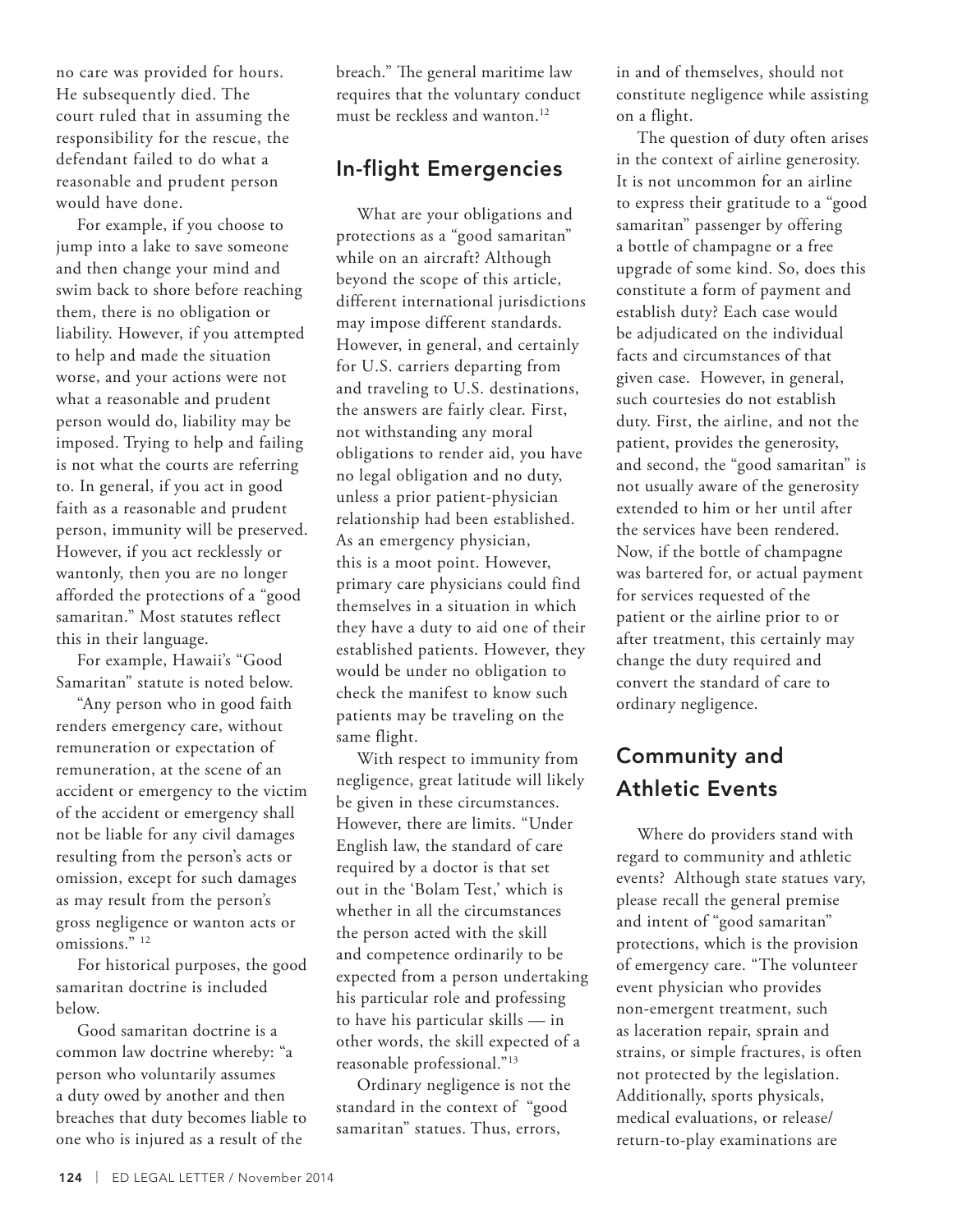not considered emergency care and do not exempt the provider from liability."<sup>14</sup>

Event liability coverage is for general liability for the event holder and does not cover medical liability. However, physicians may purchase such a policy and may seek reimbursement for the expense. In addition, assisting at such events may be covered under a physician's current professional liability policy, but this must be verified in advance of participation.

With respect to waivers of liability, we all have signed them, but they are largely unenforceable. In general, a general liability waiver notes the individual assumes the risk by choosing to participate in an activity, but cannot waive future liability of a tortfeasor. Let's take bungee cord jumping as an example. Everyone is required to sign a waiver. However, no waiver is allowed to waive the person's right to a claim of negligence against the other party. So, in other words, you cannot construct a waiver insulating you from your negligence. If the bungee cord is faulty and the proprietor should have checked it, the waiver will not and cannot absolve them from their liability. The same is true for events and sports medicine.<sup>14</sup>

Will you be traveling with a youth sports team? You should be cautious, as per a survey performed in 1999, 19 states (AK, CA, HI, IA, IN, ME, MN, ND, NH, NV, NY, OH, OK, OR, SC, SD, VA, WI, and WY) did not allow out of state physicians to practice without a license for the state in which the event would be conducted.15

An additional consideration is scope of practice. Physicians considering participating in events should make certain that

the anticipated activities will be in the scope of the training and special and current practice. This will reduce the likelihood of an allegation of gross negligence.

For instance, if a pulmonologist, without proper training for trauma, serves as a team physician and does not perform as a reasonable provider would for the care of a spinal injury, recklessness or gross negligence may be alleged. Remember, the care provided would not fall under "good samaritan" protections, as this is a planned event and you accepted responsibility, which may in fact establish a duty to all of those who may be injured.

Imagine compounding this with the assumption that the physician is indemnified by the event planner or professional liability insurance is provided or the physician is covered with his or her own policy. Health care providers are altruistic by nature. However, blind altruism can result in walking into a medicallegal wall. Experience conveys the following observation. People are very appreciative of a physician's willingness to donate their time and expertise. However, if there is a bad outcome, patients often suffer from short-term memory loss, which turns them into plaintiffs.

Be cautious regarding your willingness to help. There is plenty of case law to support a cautious approach with colleagues, neighbors, and friends. When someone asks you for assistance, understand that in the absence of a true emergency, acceptance of the request may be enough to establish duty and a patient-physician relationship. In the absence of usual care, record keeping, and insurance coverage, it may be best to decline. Being a "good person" does not make you a "good samaritan."

#### **REFERENCES**

- 1. *Velazquez v. Jiminez* 172 N.J. 240, 798 A.2d 51 (2002)
- 2. Dobbs D, Hayden P. *Torts and Compensation*. St. Paul: Thomson/West, 2005.
- 3. *Guerrero v. Copper Queen Hosp.*, 112 Ariz. 104, 537 P.2d 1329, 1331 (1975).
- 4. *Steffey v. King*, 614 N.E.2d 615, 617 (Ind.Ct.App.1993).
- 5. *Jackson v. Mercy Health Ctr., Inc.*, 864 P.2d 839, 844 (Okla.1993).
- 6. *Clayton v. Kelly*, 183 Ga.App. 45, 357 S.E.2d 865, 868 (1987).
- 7. *Johnson v. Matviuw*, 176 Ill. App.3d 907, 126 Ill.Dec. 343, 531 N.E.2d 970, 972, 975-76 (1988), appeal denied, 125 Ill.2d 566, 130 Ill.Dec. 481, 537 N.E.2d 810 (1989).
- 8. *Hirpa v. IHC Hosps., Inc.*, 948 P.2d 785, 788 (Utah 1997).
- 9. *Home Star v. Emergency Care and Health Organization, et. al.* Docket No. 115526.
- 10. *Buch v. Amory Manufacturing Co.*  69 N.H. 257, 44 A. 809 (1987).
- 11. *Zelenko v. Gimbel Bros. Inc.*, 287 N.Y.S. 134 (NY. 1935 90 (Good Samaritans Law & Legal Definition. USLegal.com. Accessed October 9, 2014.)
- 12. Good Samaritans Law & Legal Definition. USLegal.com. Accessed October 9, 2014.
- 13. Shepherd B, Macpherson D, Edwards CMB. In-flight emergencies: Playing the good samaritan. *J R Soc Med* 2006;99:628–631.
- 14. Ross, et al. Action in the event tent! Medical-legal issues facing the volunteer event physician. *Sports Health* 2013;5:4.
- 15. Mitten M. Emerging legal issues in sports medicine: Summary and analysis. *St John's Law Rev*. 2002;76:1.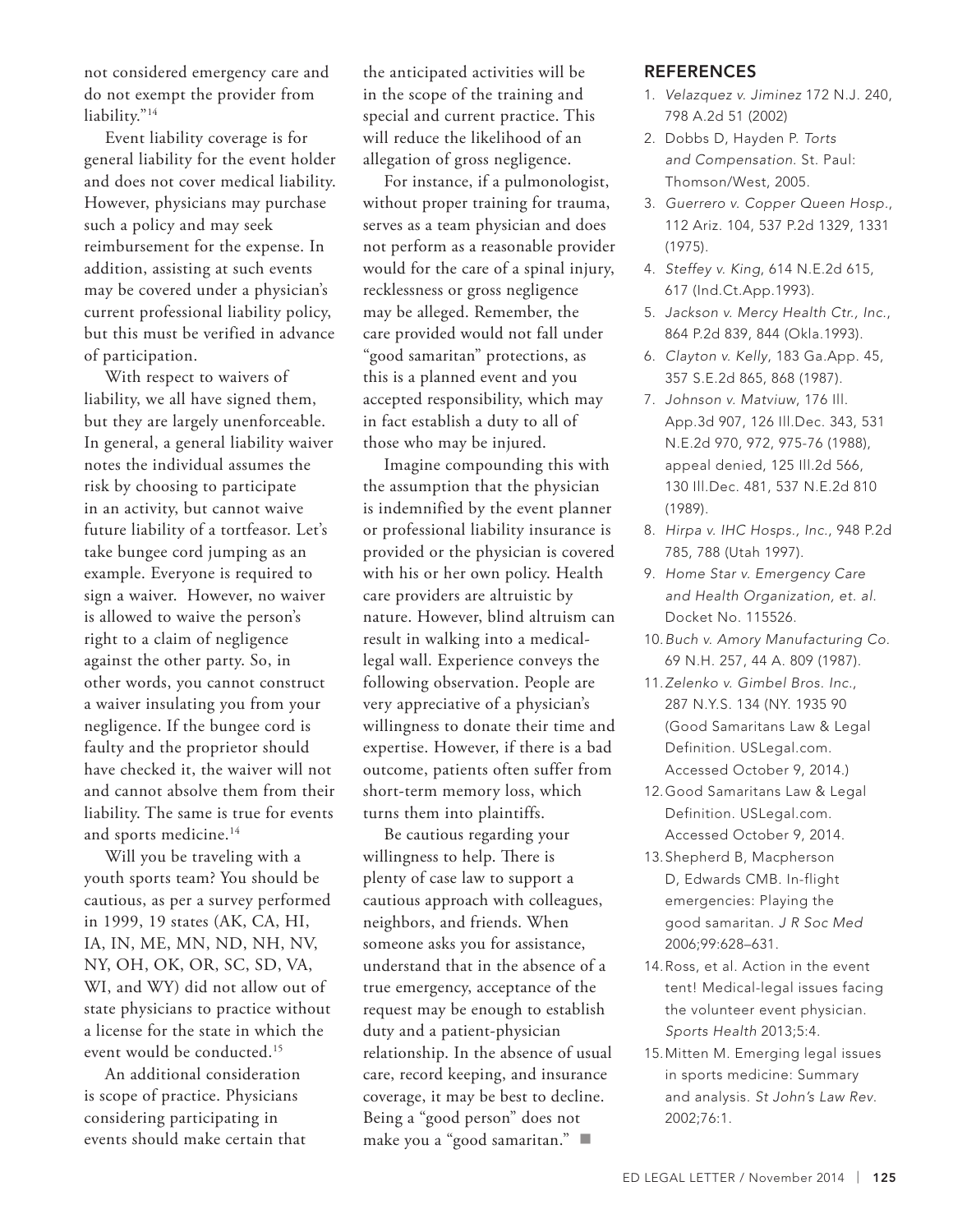## Tempted to Give Misleading Info at Deposition? These Claims Against EPs Became Indefensible

I iven the soaring stress<br>levels and high stakes<br>of medical malpractice levels and high stakes of medical malpractice litigation, it's probably not uncommon for an emergency physician (EP) defendant to have a fleeting thought of giving incorrect information during the discovery process. Doing so will quickly backfire, warns **Amy E. Goganian**, JD, an attorney with Goganian & Associates in Needham, MA.

"It is a bad idea to say something that is misleading or inaccurate during discovery, whether through deposition testimony, or interrogatories," she says. "You are arguably committing perjury — although it's tough to prove, the argument can certainly be made."

If the plaintiff attorney is able to show that the EP was untruthful in any way, the EP's credibility is "destroyed," says Goganian. "Nobody wants to be in the position of defending that, because you can't defend it."

Adequate preparation is the key to an EP defendant being an effective witness, she adds. "Don't guess and don't speculate," she says. "If you do not know or do not recall the answer to the question, that is the appropriate response."

Goganian is aware of one case in which an EP claimed in a deposition that he consulted with a specialist about the need for imaging, and that the specialist said it wasn't required. "There was no note of the consult. The specialist the EP allegedly consulted with was deposed and had no memory of ever providing

the consult," she says. The case, which was otherwise defensible, was settled.

In another recent malpractice case, a 3-year-old presented with a high fever and appeared to be septic. The EP transferred the child to a pediatric hospital. "The child turned out to have leukemia, which had been missed in the primary care physician's office," says **Bruce Wapen**, MD, an emergency physician with Mills-Peninsula Emergency Medical Associates in Burlingame, CA. "Tragically, the child died."

The EP's medical intervention was criticized as being too slow and inappropriate for the management of sepsis. However, sepsis was never confirmed, nor was it ever proven to be the cause of the child's demise.

The EP's care was defensible, according to Wapen, who served as an expert witness for the defense. During the deposition, however, the plaintiff 's attorney asked the question, "Have you ever been investigated by a state medical board?" To which the EP responded "no."

"But the plaintiff's counsel had done their research," says Wapen. The EP was confronted with evidence showing that decades earlier, he had been investigated and disciplined by a state medical board for substance abuse, which the EP then admitted to. "That cost him the case," says Wapen. Once it was confirmed that the EP had lied under oath at the deposition, the defense attorney felt that the case was no longer defensible.

"The case settled for an undisclosed amount," says Wapen. "The lesson here is that a witness may not lie; for if one does, the credibility of that witness is destroyed."

Another EP claimed during his deposition to have examined a patient at triage. "But the entire triage time was captured on video. It showed that he clearly had not examined the patient, as he had not set foot in the area where the patient was," says **Marc E. Levsky**, MD, an EP at Seton Medical Center in Daly City, CA. Levsky is a board member of the Walnut Creek, CA-based The Mutual Risk Retention Group and a fellow at PIAA, a Rockville, MD-based insurance trade association.

This created a very serious problem for the defense. "The EP was forced to settle what was thought to be a case where he would have otherwise been dismissed from the suit," says Levsky.  $\blacksquare$ 

### **SOURCES**

- Amy E. Goganian, JD, Goganian & Associates, Needham, MA. Phone: (781) 433-9812. Fax: (781) 433-9818. E-mail: agoganian@ goganianlaw.com.
- Marc E. Levsky, MD, The Mutual Risk Retention Group, Walnut Creek, CA. Phone: (925) 949- 0100. Fax: (925) 262-1763. E-mail: levskym@tmrrg.com.
- Bruce Wapen, MD, Foster City, CA. Phone: (650) 577-8635. Fax: (650) 577-0191. E-mail: Bdwapen@ aol.com.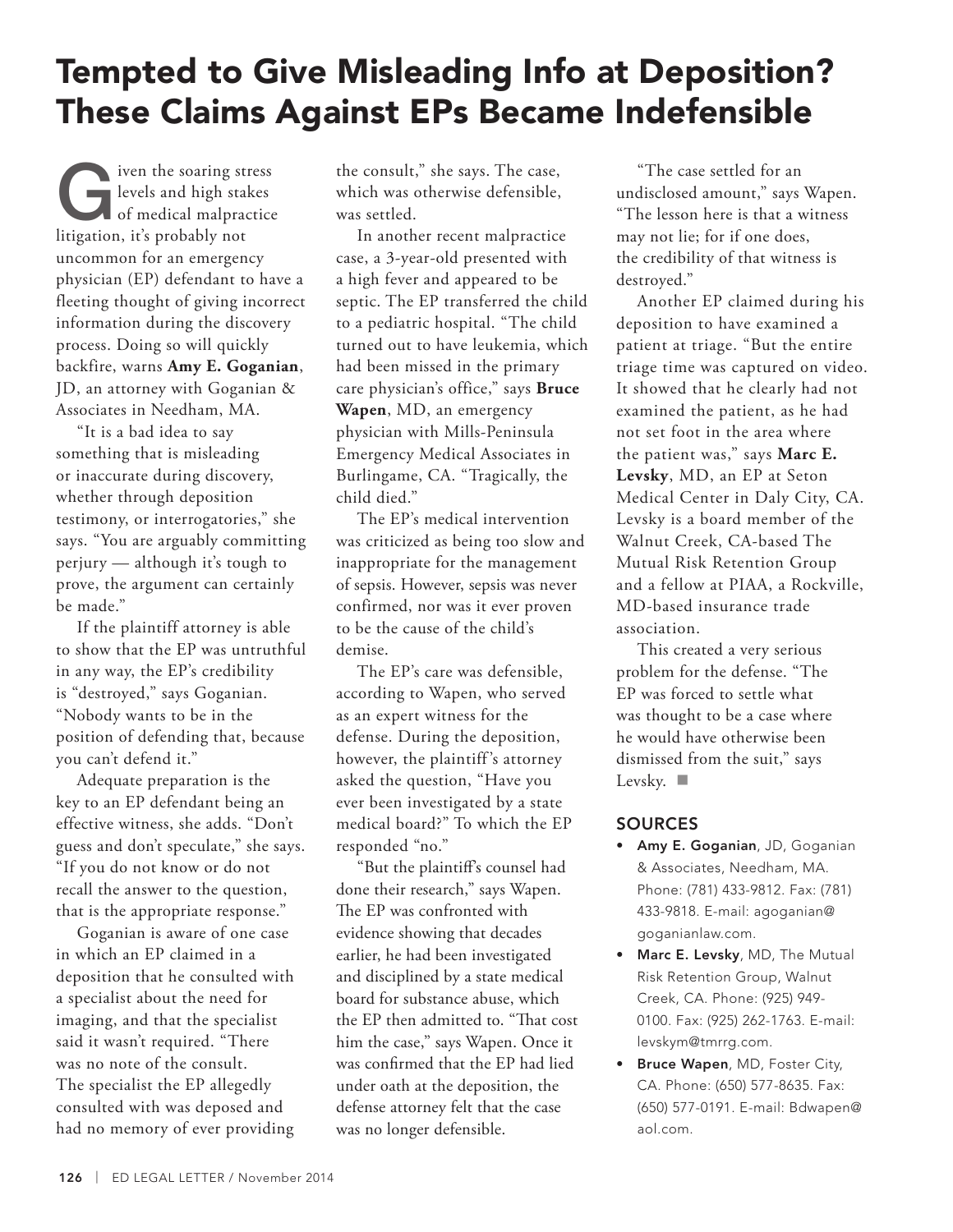## ED Policies Can Get EP Dismissed in Claim Against PA — or Stuck in the Case

 $\blacksquare$  mergency physicians (EP) can **L** expect to be named in any malpractice lawsuit involving care provided by a physician assistant (PA), but the question then becomes "Will the EP get dropped from the case?"

"Of course we'd all like to see the EP be dropped if the EP did not see the patient. But that will not always be the case," says **John Burton**, MD, chair of the Department of Emergency Medicine at Carilion Clinic in Roanoke, VA.

Burton says these factors typically determine whether the EP will be dismissed from such a claim:

#### • **Did the EP see the patient?**

"If the EP saw them, he or she is not going to be dropped," says Burton.

**Ken Zafren**, MD, FAAEM, FACEP, emergency programs medical director for the state of Alaska and clinical associate professor in the Division of Emergency Medicine at Stanford (CA) University Medical Center was an expert witness in a lawsuit in which the EP was named, but not the PA. The EP signed the chart, and the plaintiff 's attorney did not initially realize that the patient had been seen by a PA.

"The PA was on the right track and was derailed by the EP," says Zafren. "The PA was not added as a defendant." In this case, the EP claimed, not very convincingly, to have examined the patient and to have ruled out the eventual correct diagnosis on the basis of his exam. "Many times, people assume that

the EP has it right and that the PA was negligent. That is not always the case," says Zafren.

### • **Does the ED's policy require the EP to see the patient?**

Some EDs require EPs to see every patient that the PA sees. "But in my experience, that's pretty unusual," says Burton. "This means many patients seen by the PA aren't seen by the EP, and that there are policies that support that practice."

ED policies should clearly state the expectations for the supervising physician's participation in the care of patients that are seen by PAs, he recommends. "If the policy is that the EPs are not required to see every one of these patients, it's for the physician's gain for the policy to say so very clearly," says Burton.

EPs should ask to see the policy that covers this, he advises. "Where we get into trouble is if the PA and EP are both named in a suit, and the EP did not see the patient, and the policy does not clearly articulate whether the EP has to see those patients," says Burton. "There could be problems in defending the case."

Burton has reviewed dozens of cases involving PAs in the ED setting, "and in every one, the EP has been dropped if he or she didn't see the patient and the ED's policy says the EP isn't required to."

Burton says policies should be general as to which patients the EP doesn't have to see. "As soon as you start getting into specifics around vital signs and chief complaints, it ends up being a slippery slope," he explains.

Since Virginia's statute specifically addresses the oversight of PAs for supervising EPs, Burton uses this exact language in the ED's policy, stating that "The PA cannot solely care for a patient who is unstable."

"It is then the expectation that the PA informs the EP that the patient is unstable, and transfers or co-participates in the care with the EP," says Burton. "We don't go into the details of defining 'unstable.'"

If Burton were practicing in another state, however, he would make the policy less specific, and simply state that the EP is required to participate in the care of any patient when this is specifically requested by the PA or the patient.

"You want to be general around defining who the EP has to see, so the department can flex to meet the needs of that particular shift and the skill mix that it requires," says Burton.

EPs can then truthfully state that they met the expectations as outlined in the hospital policy. "That would hopefully lead the plaintiff attorney to drop the suit," says Burton. "But many EDs do not have clear policies on this, and it creates a liability for EPs."

Some EPs write a note in the chart stating that they did not see the patient and don't agree with the patient's care. "What they are trying to do is say, 'Whatever happens to this patient, I don't have any responsibility for it,'" says Burton. "They believe it will absolve them. In reality, it makes it less likely they'll be dropped."

This type of statement is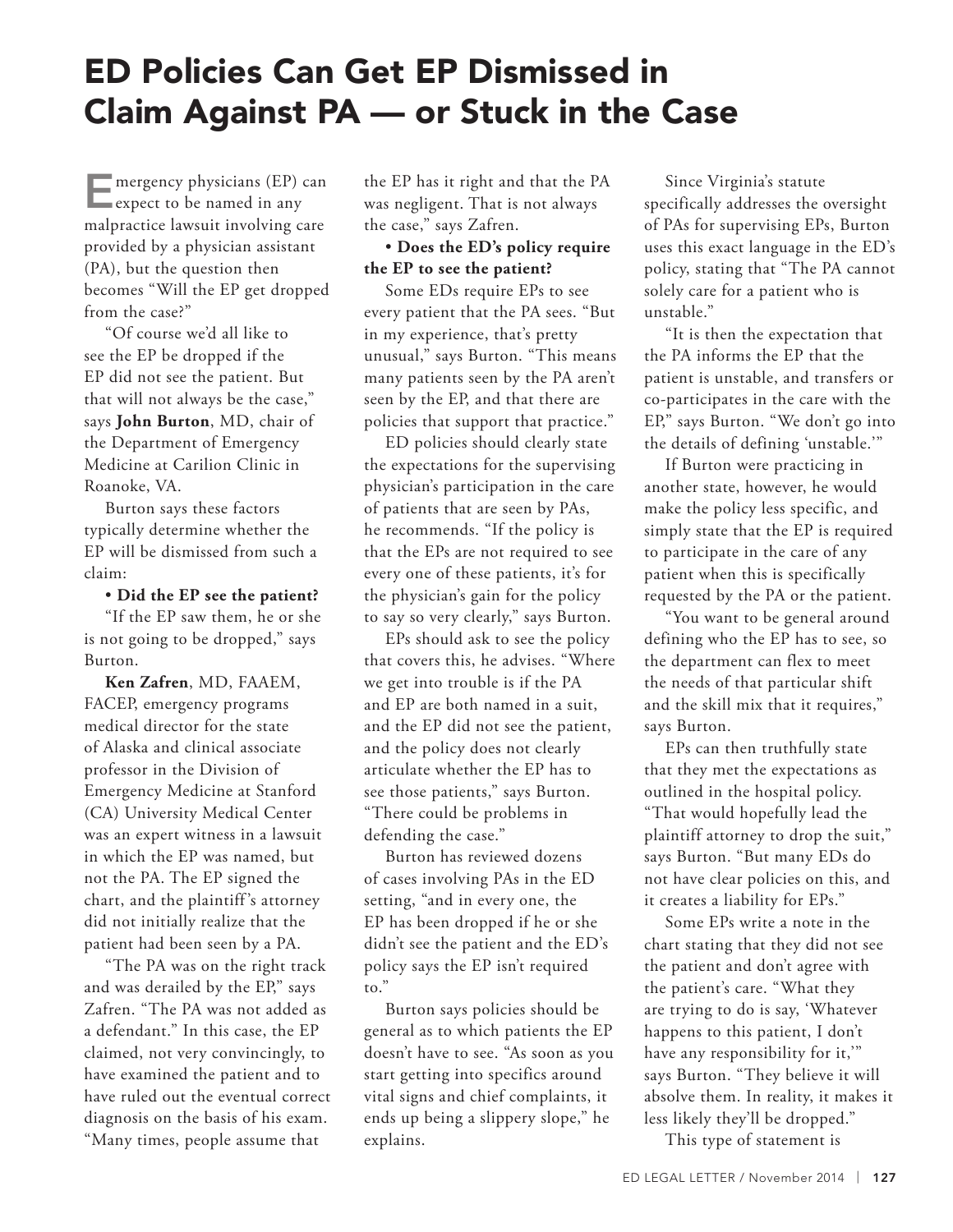indicative of tension involving oversight of PAs in the ED, he explains. "We want the message to be that everyone is on the same team, and meeting their roles as defined by the ED's policy," says Burton.

#### • **Do the EP and the PA have the same insurer?**

"If the hospital, the EP, and the PA are all insured by the same company, then there is really no gain for the plaintiff to have more defendants on the case," says Burton. If the EP is kept in the case, the plaintiff attorney has the burden of proof to show that the patient's bad outcome occurred as a result of not being seen by the EP. "So they are better off just making the argument that the PA didn't meet the standard of care," says Burton.

If the EP's group has their own

separate policy, however, "there is very clear motivation to keep the EP in the case," says Burton.

In a recent case that Burton reviewed, a tendon injury was missed in a patient with a large forearm laceration. The plaintiff was ultimately unable to undergo surgical repair due to the significant delay in diagnosis. The initial care in the ED was provided by a PA with no physician assessment.

"The PA record was very good, with a physician signing the chart," says Burton. "However, there was no denying the missed injury and subsequent delay to diagnosis in the case." Lack of follow up, which would have created the opportunity to re-evaluate the injury, was clearly a contributing factor.

Both the PA and EP were

hospital employees under the same insurance policy. After reviewing the records and an initial discussion regarding the claim, the plaintiff dropped the EP and proceeded with the case against the PA and the follow-up provider. "The eventual outcome was a settlement on behalf of the plaintiff," says Burton.  $\blacksquare$ 

### **SOURCES**

- John Burton, MD, Chair, Department of Emergency Medicine, Carilion Clinic, Roanoke, VA. Phone: (540) 526-2500. Fax: (540) 581-0741. E-mail: JHBurton@ carilionclinic.org.
- Ken Zafren, MD, FAAEM, FACEP, Alaska Native Medical Center, Anchorage, AK. Phone: (907) 346- 2333. Fax: (907) 346-4445. E-mail: zafren@alaska.com.

## If ED Nursing Staff Are Stretched Too Thin, EP Faces Legal Risks

I clearly due to inadequate ED f a patient's bad outcome is nursing staffing, the emergency physician (EP) on duty could end up being liable, even if he or she provided entirely appropriate care.

"If something is truly not in the EP's control, the EP should not end up being the one that goes down. Unfortunately, in our legal system, under certain circumstances, that can happen," says **Robert Suter**, DO, MHA, professor of emergency medicine at UT Southwestern Medical Center in Dallas, TX.

EPs have little input over how the ED is staffed, he acknowledges,

and even ED medical directors who have a responsibility to work with the hospital to assure proper staffing have only limited influence.

"The fact that there are risks for the EP involving staffing really goes under the 'Life's not fair' category in the legal system," says Suter. "If the ED isn't staffed appropriately, the EP faces a difficult choice."

If staffing is not improved, does the EP stop working at the hospital? Or, in the case of a group, should the EP cancel the contract? "These situations are potentially transient," notes Suter. An EP may take a position at a hospital with good staffing, but that can change over time due to a change in administration or ownership.

ED physicians face these legal risks involving nursing staffing:

• The plaintiff attorney can argue that inadequate staffing contributed to the patient's bad outcome.

"If that's the plaintiff 's theory, they are going to sue the hospital. But it's very rare that only the hospital will get sued," says Suter. It's likely that the EP on duty will also be named, particularly whoever cared for the patient.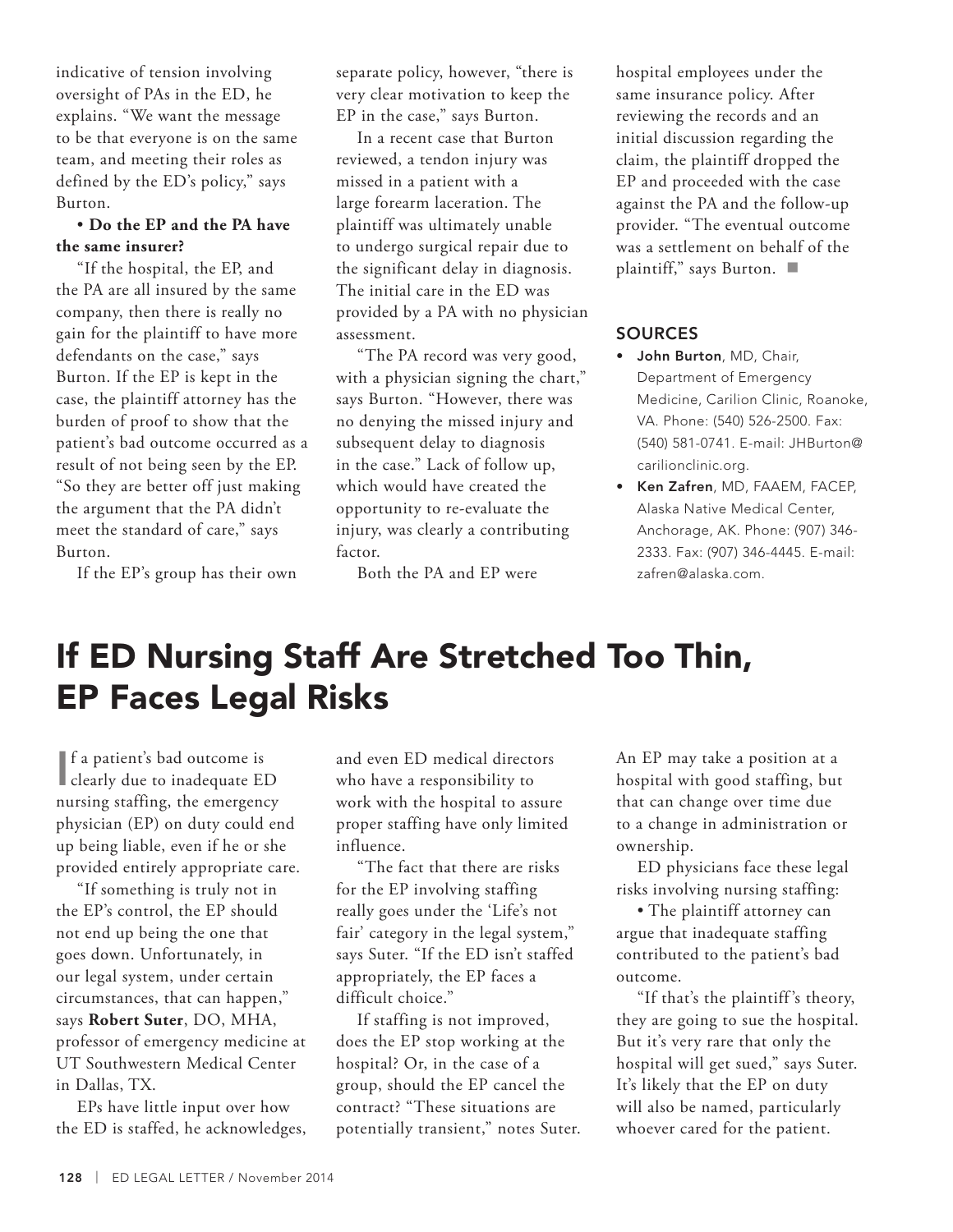"Even if in retrospect it appears that their care was good, and they had nothing to do with what happened, the EP is probably going to be pulled into it," says Suter.

• The Centers for Medicare & Medicaid Services (CMS) has made it clear that EPs can be held accountable for Emergency Medical Treatment and Labor Act (EMTALA) violations involving hospital-controlled issues.

"CMS has shown this to be true in multiple cases, as unreasonable as it might seem to most practicing EPs," says Suter. This is the case even when the EP is completely unaware that nurses are not doing things in a timely manner, such as bringing back patients, because they're understaffed.

"You could be on duty working very hard and have no idea whatsoever, but CMS may go ahead and include you as the EP on duty in an EMTALA violation," says Suter.

• The plaintiff can use the "captain of the ship" legal theory.

"Attorneys still use this ap-proach to hold the EP accountable for everything that's going on — even when this theory seems ridiculous to anybody who's ever worked in an ED," says Suter.

Suter has seen cases in which the EP was named in a lawsuit where the plaintiff linked the patient's bad outcome in part to poor staffing. Whether the EP is ultimately found to be responsible in such a case depends on the judge or jury. "There have been cases where there was nothing the EP could have done. Yet the judgment could still end up against the EP," says Suter.

EPs typically face tremendous pressure to settle such cases, even when the outcome clearly wasn't their fault. "Those settlements can be large, and they certainly will follow the EP for the rest of their careers, no matter how unfair they were," warns Suter.

This is particularly true if there is a sympathetic plaintiff, because of the cost of defending the claim and the risk that the EP will still be found liable, says Suter, "even in cases where absolutely no liability should be attached to the EP."

### EP May End Up Only Defendant

Plaintiff attorneys often don't initially understand who actually controls the ED's operations, and, therefore, may name both the EP on duty and the hospital. In this scenario, it's possible the hospital may quickly step in to make a settlement offer.

"It may be a multimillion dollar lawsuit and the hospital is 100% responsible for the situation, but the hospital settles for a few hundred thousand and is dismissed from the suit," says Suter.

This leaves the "innocent" EP as the sole defendant. "I have seen this before when there is, for example, an injured child and no other defendants. The judge or jury just wants to do something for the plaintiff, and the EP gets stuck with the big verdict," says Suter. "Things like this happen in our legal system all the time." He recommends these practices to reduce legal risks:

### • **Avoid documenting concerns about nursing staffing in anyone's medical record.**

Instead, bring up concerns with the ED medical director or group, but do so with caution. "You do

need to be very careful about how you express these concerns," says Suter. "Be very positive and focused on improving patient care and reducing risk for the hospital and your group."

Suter recommends outlining such concerns in an email or letter to the medical director or the hospital's nursing director, such as "I will do everything possible to provide the best care to patients with the staffing resources provided. I understand that ED staffing is not my decision, but I am concerned that at times, we may need more staffing than we have to give the best possible care. I appreciate any efforts to improve the situation and am happy to discuss it further with you."

"Keeping this documentation in a safe place could potentially provide you some protection down the road," says Suter.

### • **Show patients and family you are doing all you can under difficult circumstances.**

"Don't draw their attention to the fact that the ED is understaffed," says Suter. Instead, the EP can state the obvious — that it's very busy and that staff are doing everything they possibly can for all the people who need help. "One of the best risk management tools you have at your disposal is being nice and showing genuine concern," says Suter.

Suter has seen cases in which the EP was not named in a suit specifically because the patient or family had a high opinion of him or her.

"There's always a chance that they will tell the attorney, 'We don't want to sue the ER doctor, because he or she was the one person that was doing everything they possibly could," says Suter.  $\blacksquare$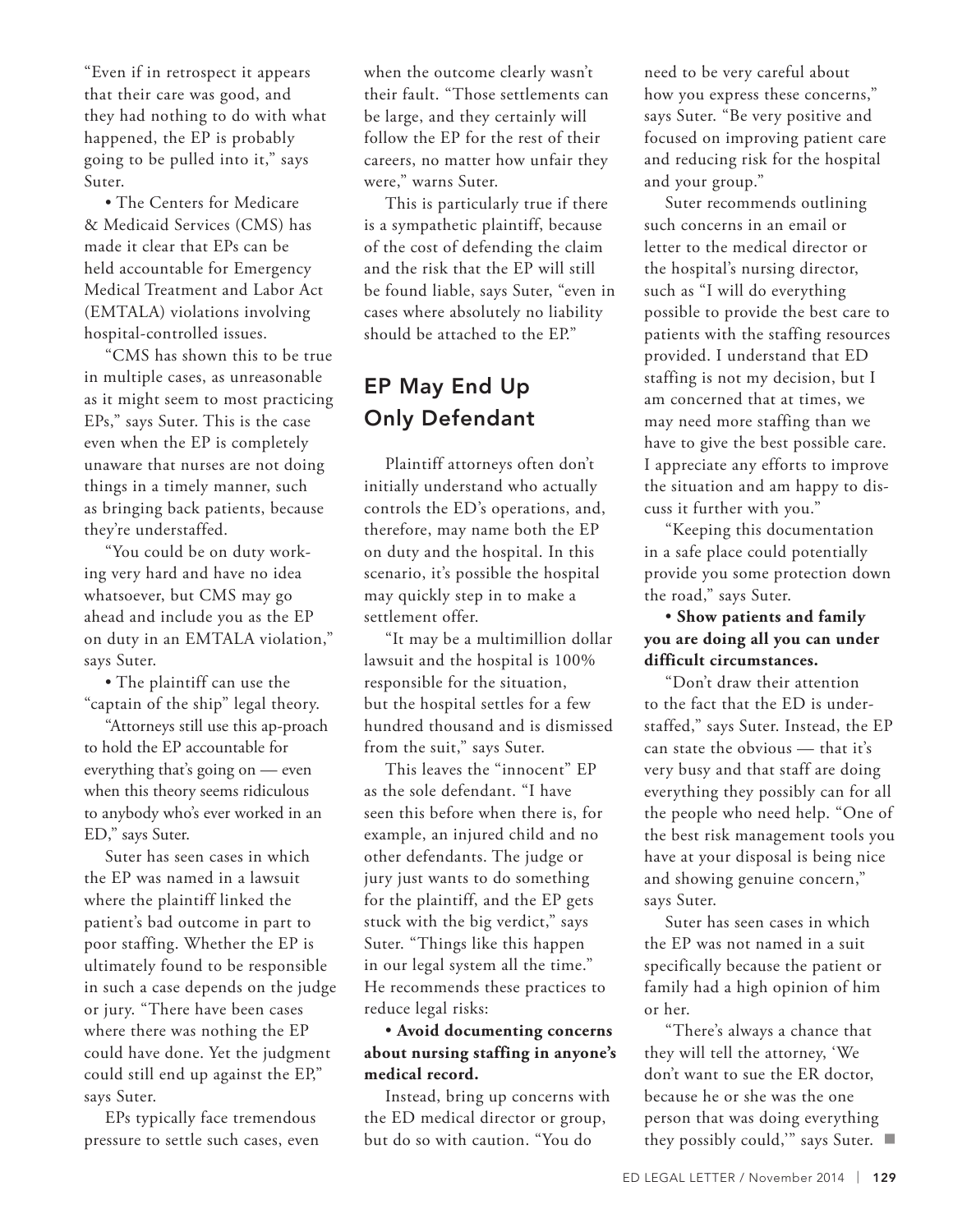• Robert Suter, DO, MHA Professor

of Emergency Medicine, UT Southwestern Medical Center, Dallas, TX. Phone: (214) 6484838. E-mail: robert.suter@ utsouthwestern.edu.

## Delayed Triage: "Huge Liability Risk" for Emergency Physicians

Allegations made against a hospital for delaying evaluation and treatment and causing the patient to deteriorate can easily be extended to the emergency physician (EP), says **Kathleen Shostek**, RN, ARM, CPHRM, senior consultant in the health care risk management and patient safety division of Sedgwick, a Memphis-based third party administrator for professional liability claims.

One such case included allegations of negligent triage, resulting in a delay in the EP's examination of a patient with chest pain, resulting in the patient's death in the emergency department (ED).<sup>1</sup> "The urgency of the patient's condition was not conveyed to the physician. Thus, the patient's evaluation was not performed timely," says Shostek. The case settled for \$584,000.

In another case with a similar fact pattern, the plaintiff argued that the hospital failed in its duty to enforce adequate rules and policies with respect to the triage of ED patients, patient admission, and shift changes.<sup>2</sup> The plaintiff also alleged the EP failed to timely diagnose and treat her evolving stroke, as well as lack of hospital oversight of patient care in the ED. "On appeal, the court reversed and remanded the case for a new trial against the hospital on corporate negligence grounds,

and reinstated negligence claims against the EP, ordering he be reinstated as a defendant in the new trial," says Shostek.

### Triage "Even More Critical to the Process"

Staffing pressures on EDs have "dramatically increased" due in part to the Emergency Medical Treatment and Labor Act (EMTALA), according to **Richard F. Cahill**, Esq., vice president and associate general counsel at The Doctors Company, a Napa, CAbased medical malpractice insurer.

"As a result, triaging has become even more critical to the process," he says. More adverse outcomes and resulting malpractice lawsuits are likely to occur due to inadequate training of ED personnel and improper triage procedures, warns Cahill.

"The Patient Protection & Affordable Care Act aspired to correct this dangerous trend, and to redirect patients to primary care physicians from hospital EDs," he says. However, the projected enrollment under the Act will likely not alter the current pattern of treatment decisions by the underserved population any time in the foreseeable future, says Cahill.

If ED nurses are inadequately trained for triage, with less than one year of experience, this increases the risk of malpractice claims, says Shostek. "Also, nurse managers may not really know

what their nursing hours per patient visit are, and that affects staffing," she adds.

Inadequate staffing to adequately manage the peak volume times in the ED results in delays and backlogs, says Shostek.<sup>3</sup> "When a patient is not triaged timely and accurately, the delay can negatively affect clinical care and outcomes," she says. "This is a huge liability risk for both the hospital and the EP."

Shostek recommends these two approaches to reduce liability risks involving ED staffing:

• **The ED medical director should collaborate with the hospital to implement an effective triage system.**

"This includes experienced nurses or providers with validated triage skills, and adequate overall staffing to meet the needs of ED patients," says Shostek.

• **ED staffing policies should include a contingency plan for additional physician and nurse staffing when patient care demands exceed available staffing resources.** 

"This can include a per-diem pool or on-call plan," says Shostek.

#### REFERENCES

- 1. *Carroll v. Wake County Hospital Systems, Inc*. Medical Malpractice Verdicts, Settlements & Experts 1994;10(17) June.
- 2. *Brodowski v. Ryave*, 885 A.2d 1045 (Pa. Super. Ct. 2005).
- 3. Department of Veteran Affairs.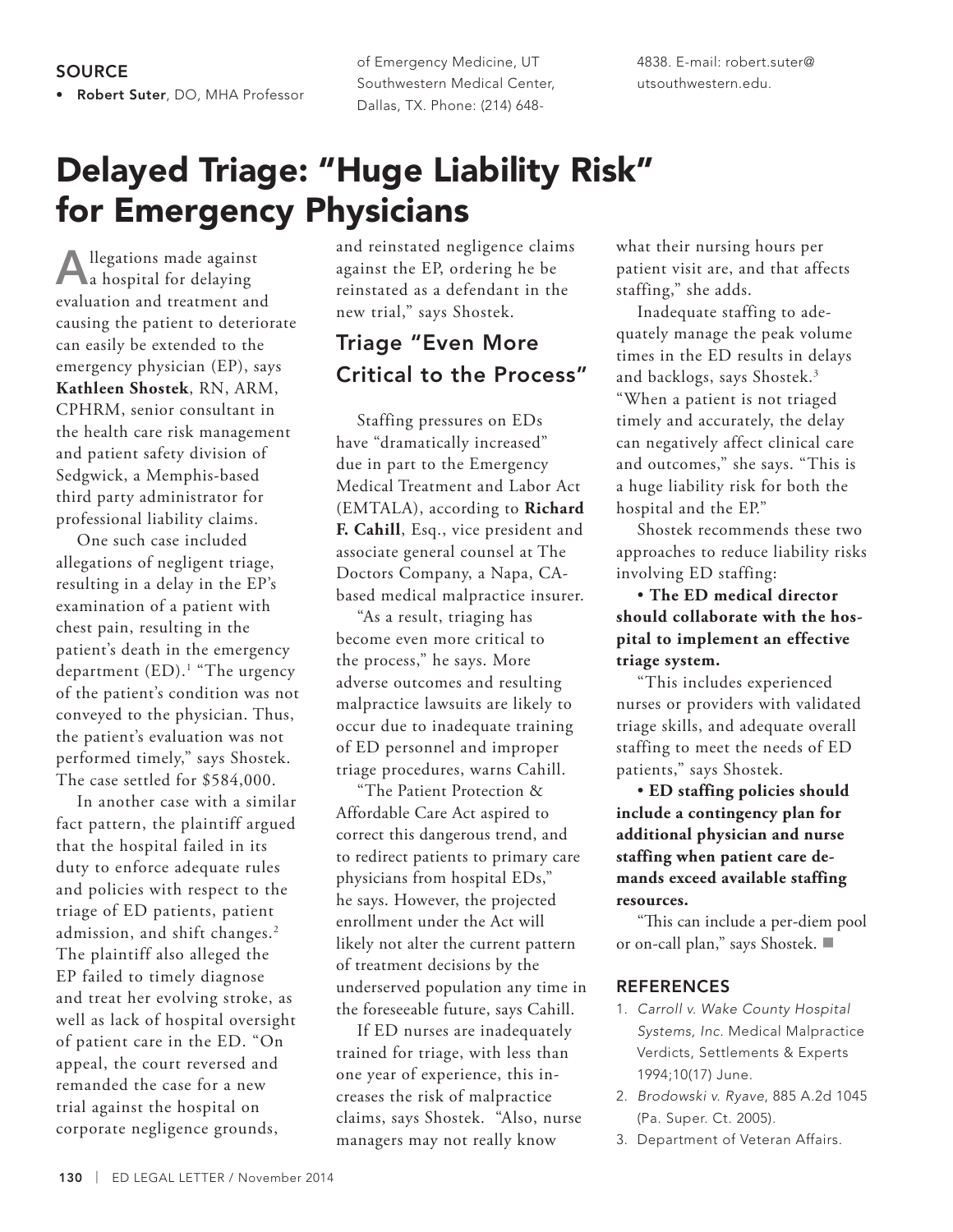|                                               | Statement of Ownership, Management, and Circulation                                                                                                                                                                                                                                   |                       |          |                                        |                |  |  |                |                             |                |                |                                                                |                |                                                               |     |                                                                                                                                                                                                                                                                                                       |
|-----------------------------------------------|---------------------------------------------------------------------------------------------------------------------------------------------------------------------------------------------------------------------------------------------------------------------------------------|-----------------------|----------|----------------------------------------|----------------|--|--|----------------|-----------------------------|----------------|----------------|----------------------------------------------------------------|----------------|---------------------------------------------------------------|-----|-------------------------------------------------------------------------------------------------------------------------------------------------------------------------------------------------------------------------------------------------------------------------------------------------------|
| 1. Publication Title                          |                                                                                                                                                                                                                                                                                       | 2. Publication Number |          |                                        |                |  |  |                |                             |                |                | 3. Filing Date                                                 |                | a. Total Number of Copie                                      |     |                                                                                                                                                                                                                                                                                                       |
|                                               | ED Legal Letter                                                                                                                                                                                                                                                                       | 1                     | $\Omega$ | 8                                      | $\overline{7}$ |  |  | $\overline{7}$ | 3                           | $\overline{4}$ | $\overline{7}$ | 10/1/14                                                        |                |                                                               | (1) | Paid/R<br>Form 3                                                                                                                                                                                                                                                                                      |
| 4. Issue Frequency                            |                                                                                                                                                                                                                                                                                       |                       |          | 5. Number of Issues Published Annually |                |  |  |                |                             |                |                | 6. Annual Subscription Price                                   |                |                                                               |     | Paid In                                                                                                                                                                                                                                                                                               |
| Monthly                                       |                                                                                                                                                                                                                                                                                       | 12<br>\$519.00        |          |                                        |                |  |  |                | b. Paid and/or<br>Requested | (2)            | (Includ        |                                                                |                |                                                               |     |                                                                                                                                                                                                                                                                                                       |
|                                               | 7. Complete Mailing Address of Known Office of Publication (Not printer) (Street, city, county, state, and ZIP+4)                                                                                                                                                                     |                       |          |                                        |                |  |  |                |                             |                |                | Contact Person<br>Robin Salet                                  |                | Circulation                                                   | (3) | Sales<br>Count                                                                                                                                                                                                                                                                                        |
| Fulton County, GA 30326-1180                  | 950 East Paces Ferry Road NE, Ste 2850, Atlanta                                                                                                                                                                                                                                       |                       |          |                                        |                |  |  |                |                             |                |                | Telephone<br>404-262-5489                                      |                |                                                               | (4) | Other                                                                                                                                                                                                                                                                                                 |
|                                               | 8. Complete Mailing Address of Headquarters or General Business Office of Publisher (Not printer)                                                                                                                                                                                     |                       |          |                                        |                |  |  |                |                             |                |                |                                                                | c.             | Total Paid and/or Requer<br>[Sum of 15b. (1), (2), (3),       |     |                                                                                                                                                                                                                                                                                                       |
|                                               | 950 East Paces Ferry Road NE, Ste 2850, Atlanta, GA 30326-1180                                                                                                                                                                                                                        |                       |          |                                        |                |  |  |                |                             |                |                |                                                                | $d_{\rm Free}$ | Distribution                                                  | (1) | Outsid                                                                                                                                                                                                                                                                                                |
|                                               | 9. Full Names and Complete Mailing Addresses of Publisher, Editor, and Managing Editor (Do not leave blank)                                                                                                                                                                           |                       |          |                                        |                |  |  |                |                             |                |                |                                                                | by Mail        | (Samples,                                                     | (2) | In-Cou                                                                                                                                                                                                                                                                                                |
| Publisher (Name and complete mailing address) | AHC Media LLC, David Fournier, President and CEO                                                                                                                                                                                                                                      |                       |          |                                        |                |  |  |                |                             |                |                |                                                                | ary, and       | compliment                                                    | (3) | Other                                                                                                                                                                                                                                                                                                 |
|                                               | 950 East Paces Ferry Road NE, Ste 2850, Atlanta, GA 30326-1180                                                                                                                                                                                                                        |                       |          |                                        |                |  |  |                |                             |                |                |                                                                |                | other free)<br>e. Free Distribution Outside                   |     |                                                                                                                                                                                                                                                                                                       |
| Editor (Name and complete mailing address)    |                                                                                                                                                                                                                                                                                       |                       |          |                                        |                |  |  |                |                             |                |                |                                                                | Ŧ.             | (Carriers or other means                                      |     |                                                                                                                                                                                                                                                                                                       |
| Shelly Mark, same as above                    |                                                                                                                                                                                                                                                                                       |                       |          |                                        |                |  |  |                |                             |                |                |                                                                |                | Total Free Distribution (S                                    |     |                                                                                                                                                                                                                                                                                                       |
|                                               |                                                                                                                                                                                                                                                                                       |                       |          |                                        |                |  |  |                |                             |                |                |                                                                | g              | Total Distribution (Sum o                                     |     |                                                                                                                                                                                                                                                                                                       |
|                                               | Managing Editor (Name and complete mailing address)                                                                                                                                                                                                                                   |                       |          |                                        |                |  |  |                |                             |                |                |                                                                | h.             | Copies not Distributed                                        |     |                                                                                                                                                                                                                                                                                                       |
| Leslie Hamlin, same as above                  |                                                                                                                                                                                                                                                                                       |                       |          |                                        |                |  |  |                |                             |                |                |                                                                |                |                                                               |     |                                                                                                                                                                                                                                                                                                       |
|                                               |                                                                                                                                                                                                                                                                                       |                       |          |                                        |                |  |  |                |                             |                |                |                                                                |                |                                                               |     |                                                                                                                                                                                                                                                                                                       |
|                                               | 10. Owner (Do not leave blank. If the publication is owned by a corporation, give the name and address of the corporation immediately followed by the                                                                                                                                 |                       |          |                                        |                |  |  |                |                             |                |                |                                                                | i.             | Total (Sum of 15g. and h                                      |     |                                                                                                                                                                                                                                                                                                       |
|                                               |                                                                                                                                                                                                                                                                                       |                       |          |                                        |                |  |  |                |                             |                |                |                                                                | j.             | Percent Paid and/or Req                                       |     |                                                                                                                                                                                                                                                                                                       |
|                                               | names and addresses of all stockholders owning or holding 1 percent or more of the total amount of stock. If not owned by a corporation, give the<br>names and addresses of the individual owners. If owned by a partnership or o                                                     |                       |          |                                        |                |  |  |                |                             |                |                |                                                                |                | (15c. divided by 15g. tim<br>16. Publication of Statement     |     |                                                                                                                                                                                                                                                                                                       |
|                                               |                                                                                                                                                                                                                                                                                       |                       |          | <b>Complete Mailing Address</b>        |                |  |  |                |                             |                |                |                                                                |                | Publication required.                                         |     |                                                                                                                                                                                                                                                                                                       |
| AHC Media LLC                                 |                                                                                                                                                                                                                                                                                       |                       |          |                                        |                |  |  |                |                             |                |                | 950 East Paces Ferry Road NE, Ste 2850, Atlanta, GA 30326-1180 |                | 17. Signature and Title of Ed                                 |     |                                                                                                                                                                                                                                                                                                       |
|                                               |                                                                                                                                                                                                                                                                                       |                       |          |                                        |                |  |  |                |                             |                |                |                                                                |                | David R. F.                                                   |     |                                                                                                                                                                                                                                                                                                       |
|                                               |                                                                                                                                                                                                                                                                                       |                       |          |                                        |                |  |  |                |                             |                |                |                                                                |                | I certify that all information f                              |     |                                                                                                                                                                                                                                                                                                       |
| <b>Full Name</b>                              |                                                                                                                                                                                                                                                                                       |                       |          |                                        |                |  |  |                |                             |                |                |                                                                |                | or who omits material or info<br>(including civil penalties). |     |                                                                                                                                                                                                                                                                                                       |
|                                               |                                                                                                                                                                                                                                                                                       |                       |          |                                        |                |  |  |                |                             |                |                |                                                                |                | <b>Instructions to Pu</b>                                     |     |                                                                                                                                                                                                                                                                                                       |
|                                               | 11. Known Bondholders, Mortgagees, and Other Security Holders Owning or<br>Holding 1 Percent or More of Total Amount of Bonds, Mortgages, or                                                                                                                                          |                       |          |                                        |                |  |  |                |                             |                |                |                                                                | 1.             |                                                               |     |                                                                                                                                                                                                                                                                                                       |
| Other Securities. If none, check box          |                                                                                                                                                                                                                                                                                       |                       |          | $\blacktriangleright$ $\boxtimes$ None |                |  |  |                |                             |                |                |                                                                | $\overline{2}$ |                                                               |     |                                                                                                                                                                                                                                                                                                       |
|                                               |                                                                                                                                                                                                                                                                                       |                       |          | <b>Complete Mailing Address</b>        |                |  |  |                |                             |                |                |                                                                |                |                                                               |     |                                                                                                                                                                                                                                                                                                       |
| <b>Full Name</b>                              |                                                                                                                                                                                                                                                                                       |                       |          |                                        |                |  |  |                |                             |                |                |                                                                | 3.             |                                                               |     |                                                                                                                                                                                                                                                                                                       |
|                                               |                                                                                                                                                                                                                                                                                       |                       |          |                                        |                |  |  |                |                             |                |                |                                                                | 4              |                                                               |     |                                                                                                                                                                                                                                                                                                       |
|                                               |                                                                                                                                                                                                                                                                                       |                       |          |                                        |                |  |  |                |                             |                |                |                                                                | 5.             |                                                               |     |                                                                                                                                                                                                                                                                                                       |
|                                               |                                                                                                                                                                                                                                                                                       |                       |          |                                        |                |  |  |                |                             |                |                |                                                                | 6.             |                                                               |     |                                                                                                                                                                                                                                                                                                       |
|                                               |                                                                                                                                                                                                                                                                                       |                       |          |                                        |                |  |  |                |                             |                |                |                                                                | $\overline{7}$ |                                                               |     |                                                                                                                                                                                                                                                                                                       |
|                                               | 12. Tax Status (For completion by nonprofit organizations authorized to mail at nonprofit rates) (Check one)<br>The purpose, function, and nonprofit status of this organization and the exempt status for federal income tax purposes:<br>Has Not Changed During Preceding 12 Months |                       |          |                                        |                |  |  |                |                             |                |                |                                                                |                |                                                               |     | Complete and f<br>for your records<br>In cases where<br>whom the truste<br>or more of the t<br>box. Use blank<br>Be sure to furni:<br>Item 15h., Copi<br>(2) estimated re<br>If the publication<br>and Circulation<br>the first issue pr<br>In item 16, indic<br>Item 17 must be<br>Failure to file o |

| 13 Publication Title<br>ED Legal Letter      |     |                                                                                                                                                                                                                                                                                                                              | 14. Issue Date for Circulation Data Below<br>September 2014 |                                                                       |  |  |  |  |
|----------------------------------------------|-----|------------------------------------------------------------------------------------------------------------------------------------------------------------------------------------------------------------------------------------------------------------------------------------------------------------------------------|-------------------------------------------------------------|-----------------------------------------------------------------------|--|--|--|--|
| 15                                           |     | <b>Extent and Nature of Circulation</b>                                                                                                                                                                                                                                                                                      | Average No. Copies Each Issue<br>During Preceding 12 Months | No. Copies of Single Issue<br><b>Published Nearest to Filing Date</b> |  |  |  |  |
| Total Number of Copies (Net press run)<br>я  |     |                                                                                                                                                                                                                                                                                                                              | 125                                                         | 108                                                                   |  |  |  |  |
|                                              | (1) | Paid/Requested Outside-County Mail Subscriptions Stated on<br>Form 3541. (Include advertiser's proof and exchange copies)                                                                                                                                                                                                    | 93                                                          | 83                                                                    |  |  |  |  |
| b. Paid and/or<br>Requested<br>Circulation   | (2) | Paid In-County Subscriptions Stated on Form 3541<br>(Include advertiser's proof and exchange copies)                                                                                                                                                                                                                         | $\mathbf 0$                                                 | $\mathbf 0$                                                           |  |  |  |  |
|                                              | (3) | Sales Through Dealers and Carriers, Street Vendors,<br>Counter Sales, and Other Non-USPS Paid Distribution                                                                                                                                                                                                                   | $\mathfrak{p}$                                              | 3                                                                     |  |  |  |  |
|                                              | (4) | Other Classes Mailed Through the USPS                                                                                                                                                                                                                                                                                        | $\overline{7}$                                              | 8                                                                     |  |  |  |  |
|                                              |     | Total Paid and/or Requested Circulation<br>[Sum of 15b. (1), (2), (3), and (4)]                                                                                                                                                                                                                                              | 102                                                         | 94                                                                    |  |  |  |  |
| $\overline{d}_{\text{Free}}$<br>Distribution | (1) | Outside-County as Stated on Form 3541                                                                                                                                                                                                                                                                                        | 6                                                           | 4                                                                     |  |  |  |  |
| by Mail<br>(Samples,<br>compliment           | (2) | In-County as Stated on Form 3541                                                                                                                                                                                                                                                                                             | $\Omega$                                                    | O                                                                     |  |  |  |  |
| ary, and<br>other free)                      | (3) | Other Classes Mailed Through the USPS                                                                                                                                                                                                                                                                                        | $\Omega$                                                    | 0                                                                     |  |  |  |  |
| (Carriers or other means)                    |     | e. Free Distribution Outside the Mail                                                                                                                                                                                                                                                                                        | 7                                                           | 5                                                                     |  |  |  |  |
| f.                                           |     | Þ<br>Total Free Distribution (Sum of 15d. and 15e.)                                                                                                                                                                                                                                                                          | 13                                                          | 9                                                                     |  |  |  |  |
| g.                                           |     | Total Distribution (Sum of 15c. and 15f)                                                                                                                                                                                                                                                                                     | 115                                                         | 103                                                                   |  |  |  |  |
| h.<br>Copies not Distributed                 |     |                                                                                                                                                                                                                                                                                                                              | 10                                                          | 5                                                                     |  |  |  |  |
| Total (Sum of 15g. and h.)                   |     |                                                                                                                                                                                                                                                                                                                              | 125                                                         | 108                                                                   |  |  |  |  |
| ŀ                                            |     | Percent Paid and/or Requested Circulation<br>(15c. divided by 15g. times 100)                                                                                                                                                                                                                                                | 89%                                                         | 91%                                                                   |  |  |  |  |
|                                              |     | 16. Publication of Statement of Ownership<br>November 2014<br>Publication required. Will be printed in the                                                                                                                                                                                                                   | issue of this publication.                                  | Publication not required.                                             |  |  |  |  |
|                                              |     | 17. Signature and Title of Editor, Publisher, Business Manager, or Owner                                                                                                                                                                                                                                                     |                                                             | Date                                                                  |  |  |  |  |
|                                              |     | David R. Fournier                                                                                                                                                                                                                                                                                                            | Publisher & CEO                                             | 09/10/2014                                                            |  |  |  |  |
| (including civil penalties).                 |     | I certify that all information furnished on this form is true and complete. I understand that anyone who furnishes false or misleading information on this form<br>or who omits material or information requested on the form may be subject to criminal sanctions (including fines and imprisonment) and/or civil sanctions |                                                             |                                                                       |  |  |  |  |
|                                              |     | <b>Instructions to Publishers</b>                                                                                                                                                                                                                                                                                            |                                                             |                                                                       |  |  |  |  |
| 1.                                           |     | Complete and file one copy of this form with your postmaster annually on or before October 1. Keep a copy of the completed form<br>for your records.                                                                                                                                                                         |                                                             |                                                                       |  |  |  |  |
| $\mathcal{P}$                                |     | In cases where the stockholder or security holder is a trustee, include in items 10 and 11 the name of the person or corporation for<br>uban the trustee is esting. Also include the nomes and eddresses of individuals ube are steakholders who cum or hold 1 norgant                                                       |                                                             |                                                                       |  |  |  |  |

- whom the trustee is acting. Also include the names and addresses of individuals who are stockholders who own or hold 1 percent<br>or more of the total amount of bonds, mortgages, or other securities of the publishing corporat
- ish all circulation information called for in item 15. Free circulation must be shown in items 15d, e, and f.
- 4. Item 15h., Copies not Distributed, must include (1) newsstand copies originally stated on Form 3541, and returned to the publisher,<br>(2) estimated returns from news agents, and (3), copies for office use, leftovers, spoi
- 5. If the publication had Periodicals authorization as a general or requester publication, this Statement of Ownership, Management,<br>and Circulation must be published; it must be printed in any issue in October or, if the p cate the date of the issue in which this Statement of Ownership will be published.
- e signed.

PS Form **3526,** October 1999 (Reverse) **Failure to file or publish a statement of ownership may lead to suspension of Periodicals authorization.**

patient flow in the emergency department. VA Maryland Health Care System, Baltimore. Sept. 2013. http://www.va.gov/oig/ pubs/VAOIG-12-03887-319.pdf.

### SOURCES

- Richard F. Cahill, Esq., Vice President & Associate General Counsel, The Doctors Company, Napa, CA. Phone: (800) 421-2368 ext. 4202. Fax: (707) 226-0370. E-mail: RCahill@thedoctors.com.
- Kathleen Shostek, RN, Senior Healthcare Risk Management Consultant, Sedgwick, Chicago. Phone: (312) 521-9252. E-mail: kathleen.shostek@sedgwick.com.

### Inadequate staffing and poor **CNE/CME OBJECTIVES**

After completing this activity, participants will be able to:

- 1. Identify legal issues related to emergency medicine practice;
- 2. Explain how the legal issues related to emergency medicine practice affect nurses, physicians, legal counsel, management, and patients; and
- 3. Integrate practical solutions to reduce risk into daily practice.

### COMING IN FUTURE MONTHS

- **Legally protected charting for** high-risk conditions
- How social media is coming up in ED malpractice litigation
- Cases that become indefensible due to altered records
- Actions to take immediately if suit against ED is expected